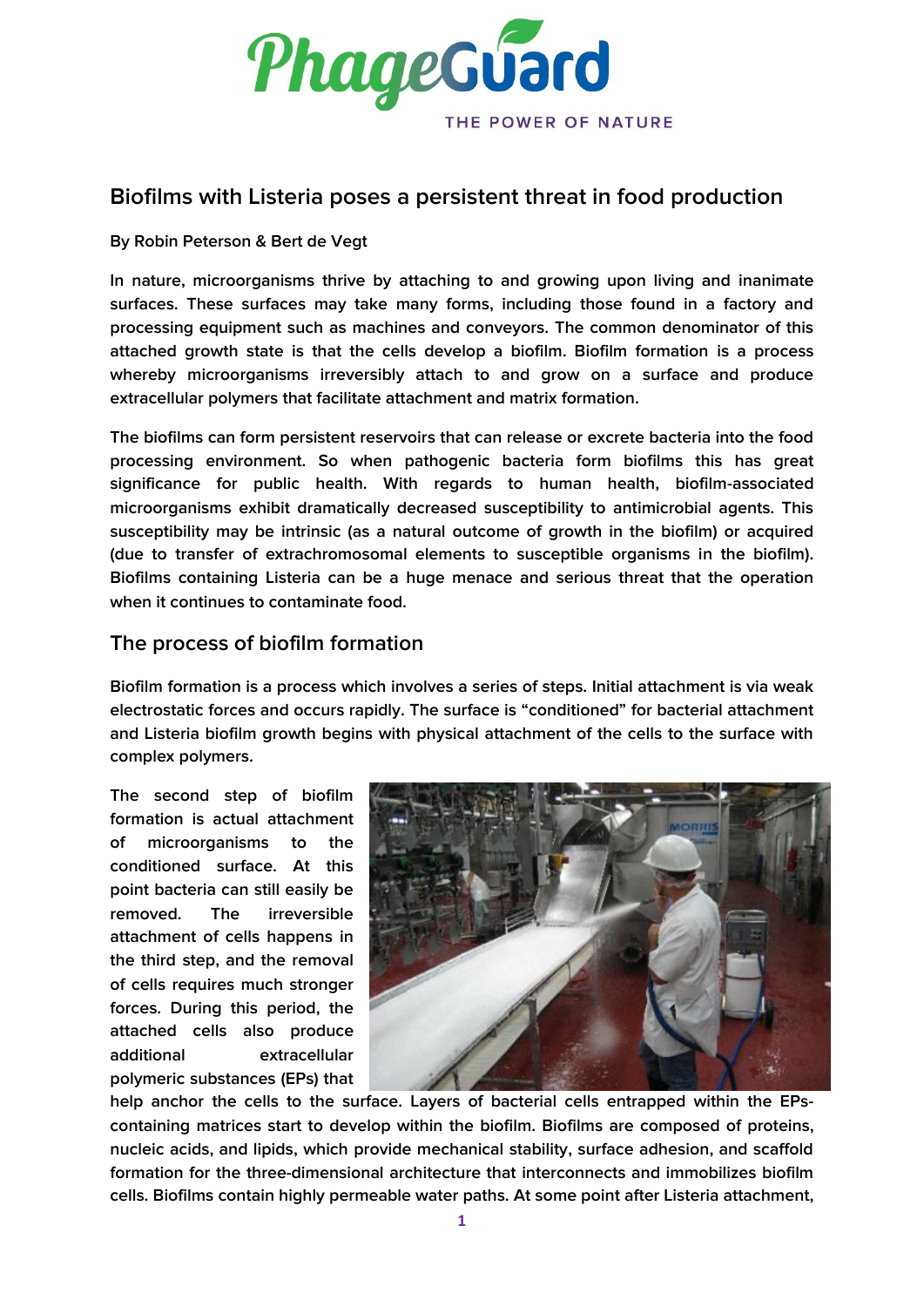**some bacteria are released in order to allow the cells to survive and colonize new niches. this release leads to contamination of the product stream. The vegetative cells may reattach in downstream parts of the plant and initiate biofilm formation, completing the cycle.** 

**Biofilms therefore can manifest themselves where manufacturing plant cleaning is ineffective. Environmental surfaces such as floors and doors can also be indirect sources of contamination. Transfer to food products can take place by vectors such as air, people, dripping condensation and cleaning systems. As intricate food processing machines become increasingly complex the risk increases that they are improperly cleaned and present important niches of contamination. Other common sources involved in biofilm accumulation include doors, waste water pipes, bends in pipes, rubber seals, conveyor belts and stainless steel surfaces. In meat and dairy processing industries, the presence of Listeria has been found on equipment and utensil surfaces.**

### **Natural solutions to prevent Listeria biofilm formation in food processing**

**A 2010 study by Soni and Nannapaneni investigated the effect of Phageguard Listex on Listeria monocytogenes mono-species biofilms growing on stainless steel and in 96 well plastic plates. Isolates of all 13 L. monocytogenes serovars were tested. PhageGuard Listex was able to eliminate the biofilms biomass in 96 well plates almost completely regardless of serovar. It should be noted that the ability of the different strains to form biofilms varied greatly with 2 strains of serovar 1/2a showing highest levels of biofilm formation.** 



#### **Fig. 1 Removal of** *Listeria monocytogenes* **biofilms with phage K.A. Soni, R. Nannapaneni, Journal of Food Protection, 2010**

**Two experiments were performed on stainless steel. In the first a high number of Listeria cells were allowed to attach to stainless steel coupons for 2 days under nutrient limiting conditions. After phage treatment a 5.4 log reduction of viable cells was observed compared to the saline treated control. In the second experiment a multilayer biofilm was allowed to develop over 7 days from low initial cell numbers. Treatment with phages after this period resulted in a 3.5 log reduction in viable cells compared to the control.**